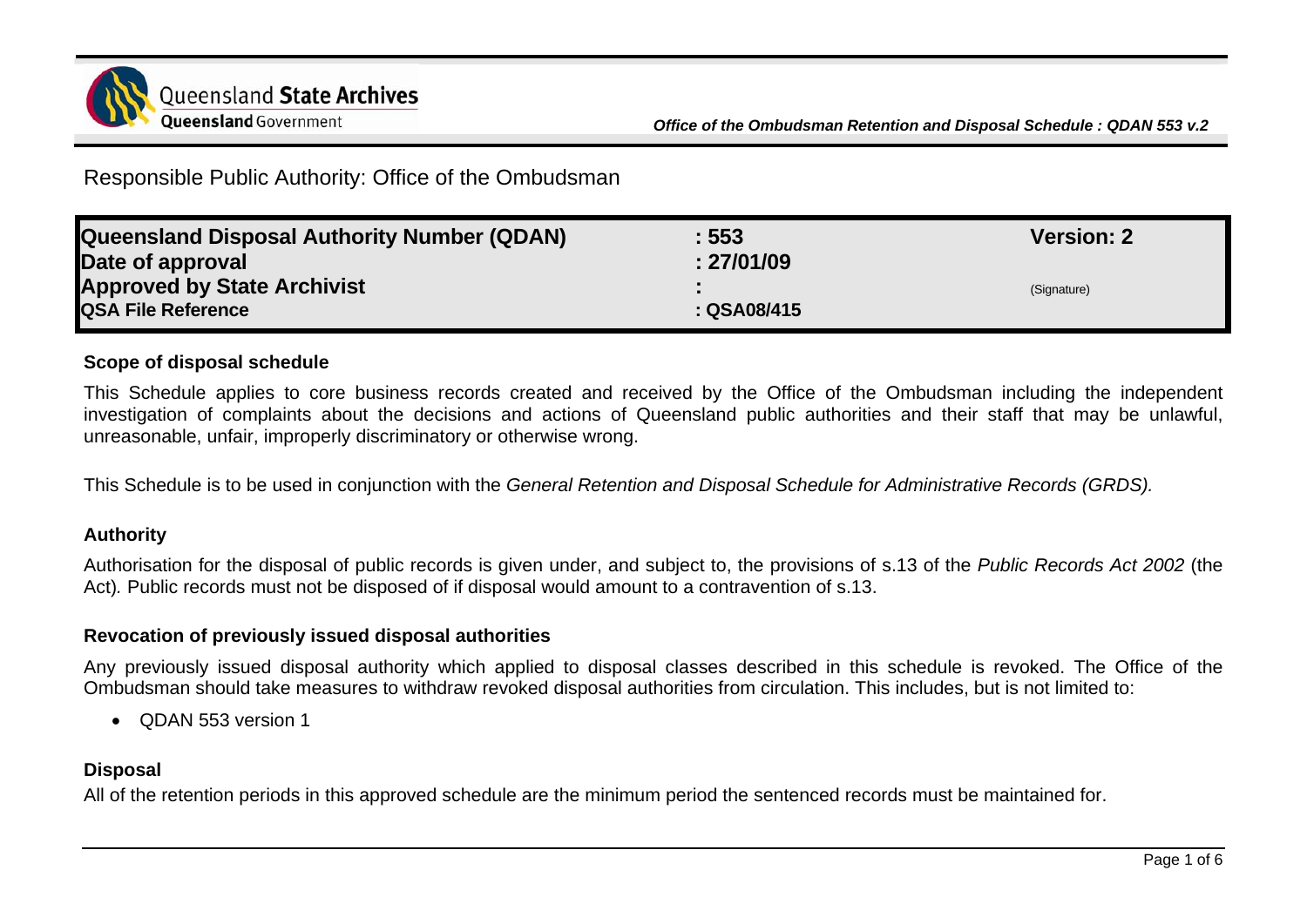

Additionally, any class may be required to be retained longer if subject to the following requirements:

(i) for any civil or criminal court action which involves or may involve the State of Queensland or an agency of the State; or

(ii) because the public records may be obtained by a party to litigation under the relevant Rules of Court, whether or not the State is a party to that litigation; or

(iii) pursuant to the *Evidence Act 1977*; or

(iv) for any other purpose required by law.

This list is not exhaustive.

Documents which deal with the financial, legal or proprietorial rights of the State of Queensland or a State related Body or Agency viz-a-viz another legal entity and any document which relates to the financial, legal or proprietorial rights of a party other than the State are potentially within the category of public records to which particular care should be given prior to disposal.

Records which are subject to a freedom of information application are to be retained for a period greater than the time specified to ensure that all avenues for appeals for review under the legislation are exhausted, even though the records may be due for destruction according to this Schedule at the time of the application (see General Retention and Disposal Schedule for Administrative Records).

## **Permanent Records**

Records of permanent status may be transferred to Queensland State Archives with the approval of the State Archivist. Agencies are required to submit a transfer proposal containing details of the records under consideration for transfer. Queensland State Archives will assess the transfer proposal before formal approval to transfer is issued. The State Archivist reserves the right to revise any previous decisions made with regard to the appraisal and transfer of records. Contact Agency Services at Queensland State Archives on (07) 31317777 for further details.

#### **Revision history**

| <b>QDAN</b>   | Date of Approval | <b>Extent of revision</b> |  |
|---------------|------------------|---------------------------|--|
| 553 version 1 | 15 October 2001  | Initial Schedule          |  |
| 553 version 2 | 27 January 2009  | Comprehensive schedule    |  |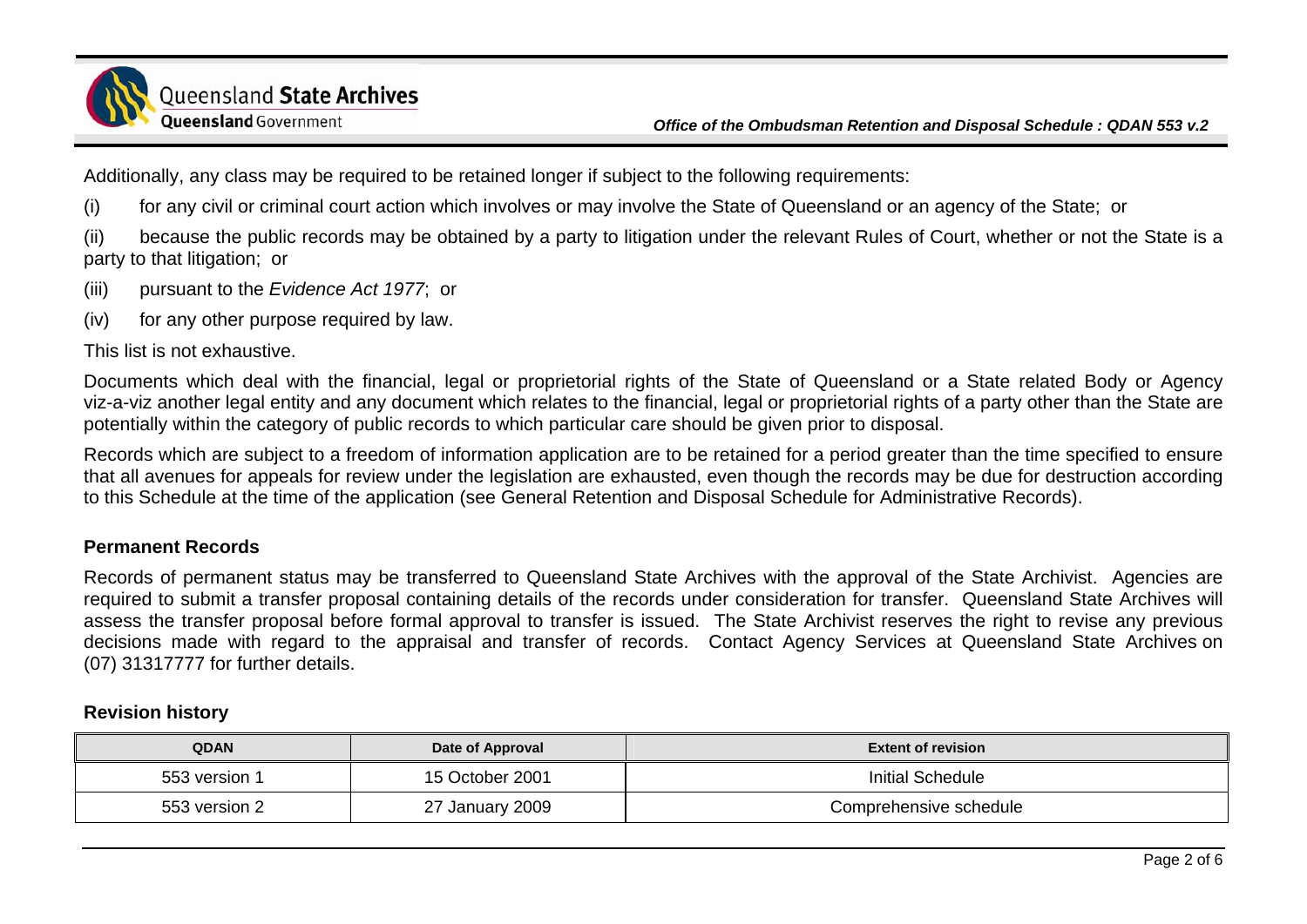

# **1. INVESTIGATION AND COMPLAINT MANAGEMENT**

*The function of investigating complaints made to the Office of the Ombudsman into the administrative actions of a public authority in accordance with the Ombudsman Act 2001.* 

*See the General Retention and Disposal Schedule for Administrative Records for records of submissions made to external agencies and parliamentary correspondence.* 

| <b>Reference</b> | <b>Description of Records</b>                                                                                                                                                                                                                                                                                                            | <b>Status</b> | <b>Disposal Action</b>                  |
|------------------|------------------------------------------------------------------------------------------------------------------------------------------------------------------------------------------------------------------------------------------------------------------------------------------------------------------------------------------|---------------|-----------------------------------------|
| 1.1              | <b>COMPLAINTS</b>                                                                                                                                                                                                                                                                                                                        |               |                                         |
|                  | The activity of handling expressions of dissatisfaction received by the Office of the Ombudsman into the administrative actions<br>of a public authority in accordance with the Ombudsman Act 2001. This also includes the activities associated with receiving,<br>assessing, investigating, monitoring and resolving those complaints. |               |                                         |
| 1.1.1            | <b>Investigated complaints</b>                                                                                                                                                                                                                                                                                                           | Permanent     | Retain<br>permanently.                  |
|                  | Records relating to complaints received that are investigated by the Office of the<br>Ombudsman including cases where no evidence of maladministration is established.                                                                                                                                                                   |               |                                         |
| 1.1.2            | <b>Public Interest Disclosures</b>                                                                                                                                                                                                                                                                                                       | Permanent     | Retain<br>permanently.                  |
|                  | Records relating to public interest disclosures investigated by the Office of the<br>Ombudsman in accordance with the Whistleblowers Protection Act 1994.                                                                                                                                                                                |               |                                         |
| 1.1.3            | <b>Reviews</b>                                                                                                                                                                                                                                                                                                                           | Permanent     | Retain<br>permanently.                  |
|                  | Records relating to requests for the review of a decision about a complaint made by the<br>Office of the Ombudsman. Includes records of the original complaint.                                                                                                                                                                          |               |                                         |
| 1.1.4            | <b>Out of jurisdiction</b>                                                                                                                                                                                                                                                                                                               | Temporary     | Retain for 1 year<br>after last action. |
|                  | Records relating to complaints received that are outside the jurisdiction of the Office of<br>the Ombudsman. Includes referrals of complaints to other agencies.                                                                                                                                                                         |               |                                         |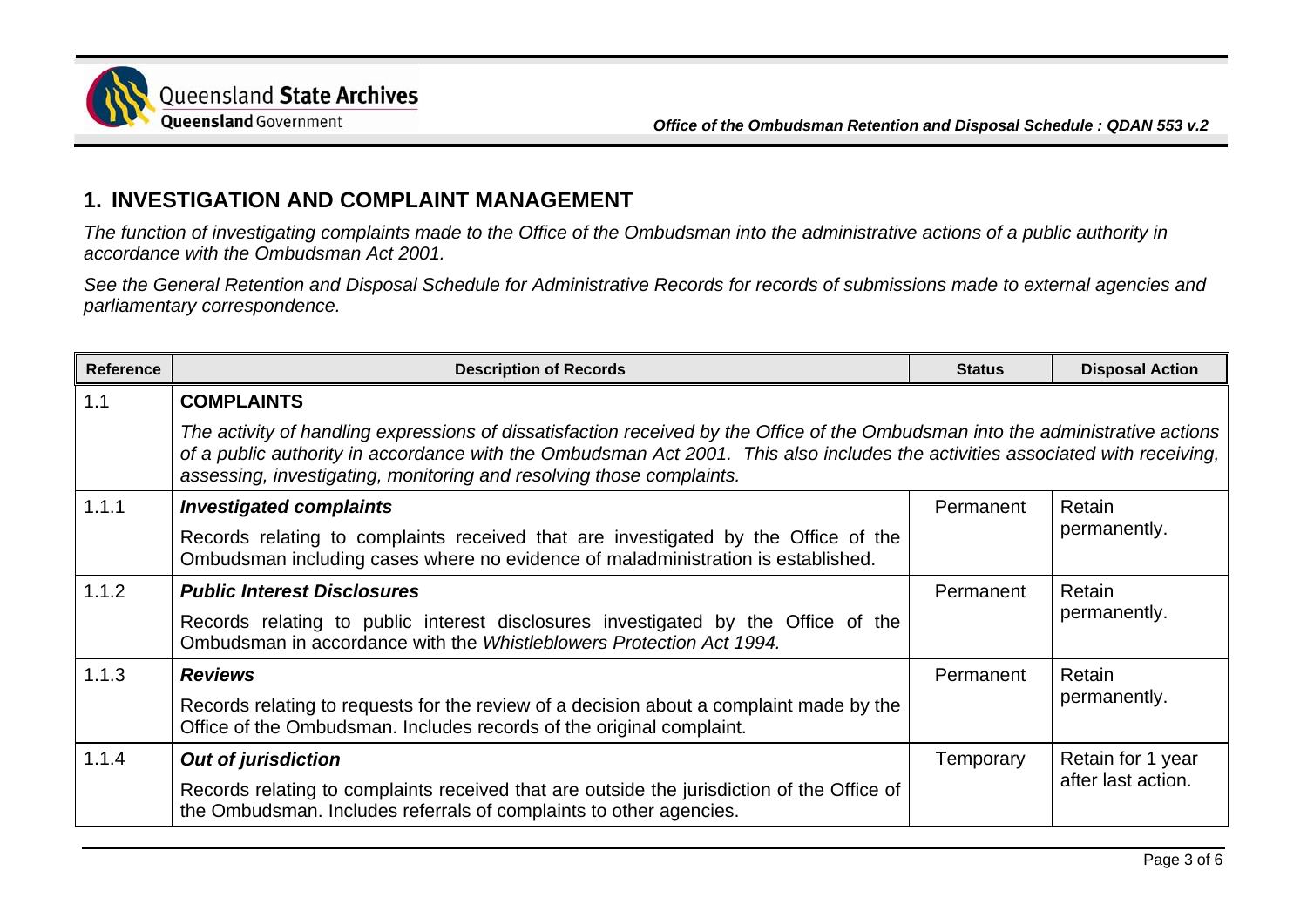

| <b>Reference</b> | <b>Description of Records</b>                                                                                                                                                                                                                | <b>Status</b> | <b>Disposal Action</b>                   |
|------------------|----------------------------------------------------------------------------------------------------------------------------------------------------------------------------------------------------------------------------------------------|---------------|------------------------------------------|
| 1.1.5            | <b>Withdrawn</b>                                                                                                                                                                                                                             | Temporary     | Retain for 2 years<br>after last action. |
|                  | Records relating to complaints received by the Office of the Ombudsman that are<br>withdrawn by the complainant.                                                                                                                             |               |                                          |
| 1.1.6            | <b>Declined</b>                                                                                                                                                                                                                              | Temporary     | Retain for 2 years                       |
|                  | Records relating to complaints received by the Office of the Ombudsman that do not<br>warrant further investigation.                                                                                                                         |               | after last action.                       |
| 1.1.7            | <b>Discontinued</b>                                                                                                                                                                                                                          | Temporary     | Retain for 5 years                       |
|                  | Records relating to complaints received by the Office of the Ombudsman that are<br>discontinued once an investigation has commenced.                                                                                                         |               | after last action.                       |
| 1.1.8            | <b>Enquiries</b>                                                                                                                                                                                                                             | Temporary     | Retain for 2 years                       |
|                  | Records relating to requests for information and assistance that are not specifically<br>complaint related.                                                                                                                                  |               | after last action.                       |
| 1.2              | <b>INVESTIGATIONS</b>                                                                                                                                                                                                                        |               |                                          |
|                  | The activity of investigating administrative actions of a public authority at the request of the Assembly or a committee of the<br>Assembly or on the Ombudsman's own initiative in accordance with the Ombudsman Act 2001.                  |               |                                          |
| 1.2.1            | <b>Parliamentary Referral</b>                                                                                                                                                                                                                | Permanent     | Retain                                   |
|                  | Records relating to investigations of administrative actions of a public authority referred<br>to the Office of the Ombudsman by the Assembly or a statutory committee of the<br>Assembly in accordance with s.19 of the Ombudsman Act 2001. |               | permanently.                             |
| 1.2.2            | <b>Ombudsman's Initiative</b>                                                                                                                                                                                                                | Permanent     | Retain                                   |
|                  | Records relating to investigations of administrative actions of a public authority<br>undertaken at the Ombudsman's own initiative.                                                                                                          |               | permanently.                             |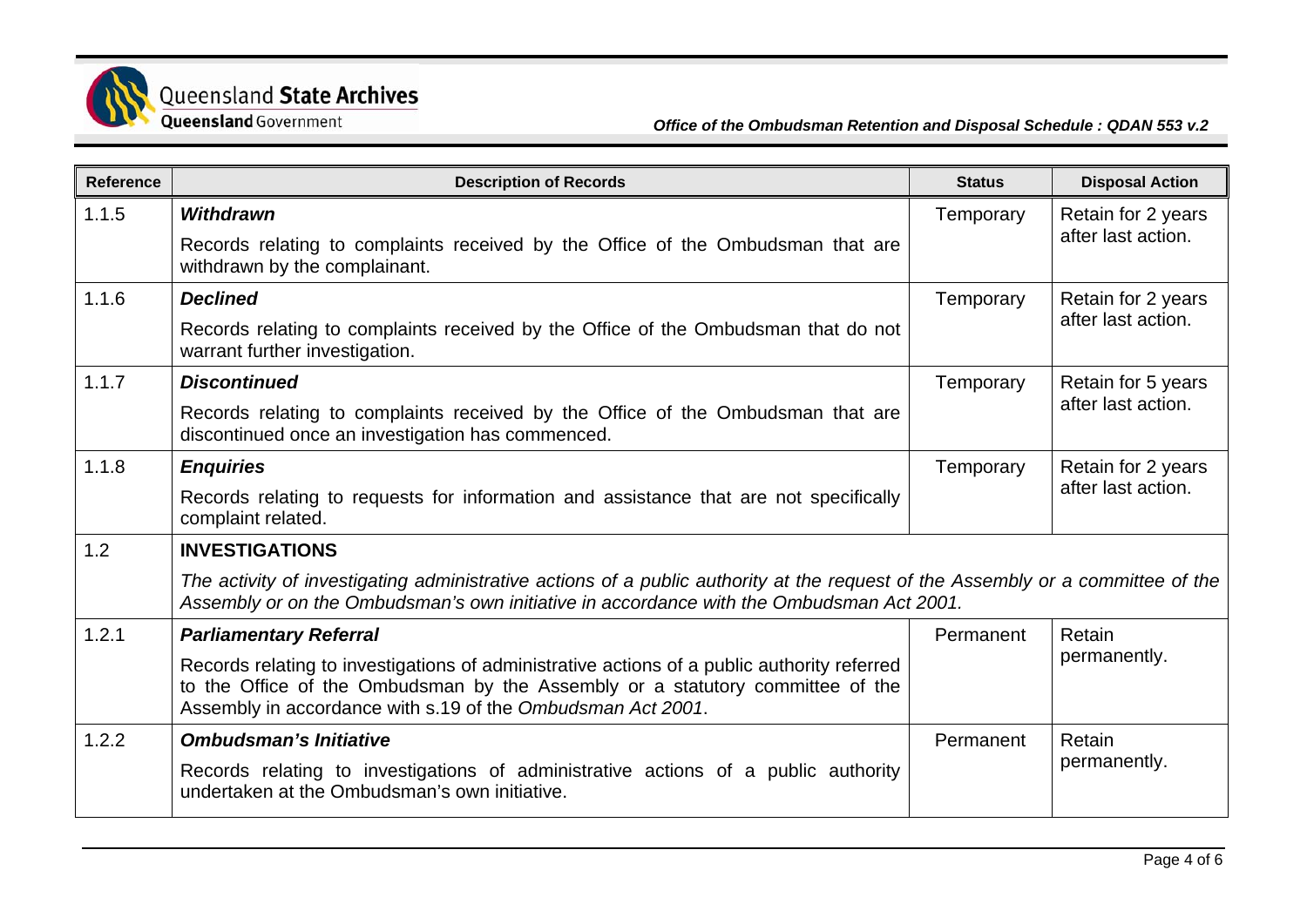

| <b>Reference</b> | <b>Description of Records</b>                                                                                                                                                                                                                                                                                                                                                                                 | <b>Status</b> | <b>Disposal Action</b>                    |  |
|------------------|---------------------------------------------------------------------------------------------------------------------------------------------------------------------------------------------------------------------------------------------------------------------------------------------------------------------------------------------------------------------------------------------------------------|---------------|-------------------------------------------|--|
| 1.3              | <b>EDUCATION AND TRAINING</b>                                                                                                                                                                                                                                                                                                                                                                                 |               |                                           |  |
|                  | The activity of providing information and training to individuals and organisations on their responsibilities for administrative<br>actions and practices. It also includes the provision of information to the broader community to build awareness of<br>administrative actions and practices. Includes organising workshops, training programs, and the development of newsletters<br>and fact sheets etc. |               |                                           |  |
| 1.3.1            | Master copies of capacity development material                                                                                                                                                                                                                                                                                                                                                                | Temporary     | Retain for 10 years<br>after last action. |  |
|                  | Master copies of capacity development tools and materials, for example, educational<br>kits, newsletters and planning models or frameworks.                                                                                                                                                                                                                                                                   |               |                                           |  |
| 1.3.2            | <b>Development records</b>                                                                                                                                                                                                                                                                                                                                                                                    | Temporary     | Retain for 2 years<br>after last action.  |  |
|                  | Records supporting the development of capacity initiatives. Includes circulated drafts,<br>research and associated correspondence.                                                                                                                                                                                                                                                                            |               |                                           |  |
| 1.4              | <b>POLICY</b>                                                                                                                                                                                                                                                                                                                                                                                                 |               |                                           |  |
|                  | The activity of drafting and releasing policies, standards, instructions and guidelines relating to complaints management,<br>and/or administrative practice for public sector agencies.                                                                                                                                                                                                                      |               |                                           |  |
|                  | See the General Retention and Disposal Schedule for Administrative Records for records relating to the formulation and<br>promulgation of internal operating policies and procedures.                                                                                                                                                                                                                         |               |                                           |  |
|                  | See also the General Retention and Disposal Schedule for Administrative Records for legal deposit requirements for<br>publications.                                                                                                                                                                                                                                                                           |               |                                           |  |
| 1.4.1            | <b>Master set</b>                                                                                                                                                                                                                                                                                                                                                                                             | Permanent     | Retain<br>permanently.                    |  |
|                  | Master set of policies and guidance products relating to enhanced administrative<br>practices for public authorities. Includes final versions of compliance indicators,<br>frameworks and risk assessment tools.                                                                                                                                                                                              |               |                                           |  |